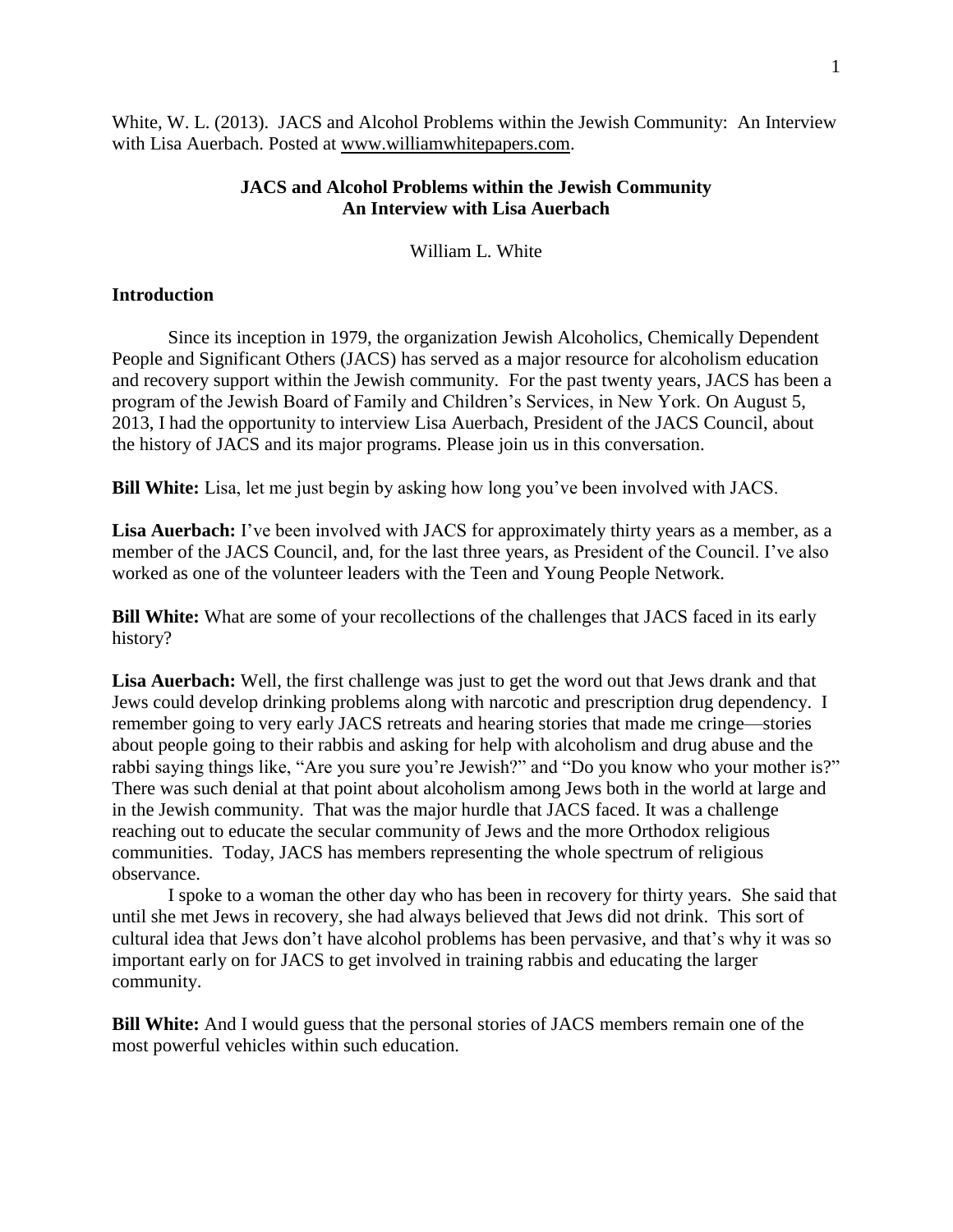**Lisa Auerbach:** Yes, it still is. I sit on the Divisional Board of the Jewish Board of Children and Family Services and every time the board meets, a different program of JBFCS is presented before the entire board. Last year, the first program presented was JACS and we had a member come in and tell her story. It brought people to tears around the room, and these are professionals in New York City. Those stories always resonate. It's the most powerful means we have to spread the word, especially when those telling their stories range from someone wearing jeans and a tee shirt to a woman wearing a pill box hat and stockings with seams on the back. Our worlds are incredibly different, but our stories are the same. I think that's the power of what we do, what we bring when we go out in the world.

**Bill White:** Before we talk about the programs and activities of JACS, could you talk about the role of the Council and the governance of JACS?

**Lisa Auerbach:** Okay. JACS is a program of the Jewish Board of Children and Family Services. I think the thing that fascinates most people about JACS, given the amount of work that we do, is that we only have two paid full-time staff: Sharon Darack is the JACS Program Director and Vickie Griffiths is the JACS Program Coordinator. They help so many people and keep all JACS activities moving forward. JACS also has support from other employees of JBFCS: Jonathan Katz, MSW, Rabbi Simcha Weintraub, and Rabbi Stephanie Dickstein. The rest of the work JACS provides is done by volunteers. The Council is made up of JACS volunteer members, and each one of us has an area of responsibility. For example, I work with programs for young adults, and I've also done a lot of speaking engagements. Other people are more involved in training of professionals: rabbis, social workers, psychiatrists, psychologists. Each one of us comes to the Council with our own passion. We work jointly with the staff, who are JBFCS employees. The Council serves in an advisory and support role.

**Bill White:** What are some of the major programs and activities of JACS?

Lisa Auerbach: Well, there are many. I think the educational speaking program that we have is amazing. We go to schools and synagogues to do alcohol and drug prevention work in part, by telling our stories. We're also letting people know that they—individuals and families—are not alone in dealing with the addiction of a family member. We convey that alcoholism and addiction can be the hidden force behind a lot of other more visible and "acceptable" problems. Whenever we go on a speaking engagement, people respond. They come up to us after and share their own experiences and struggles.

Our JACS weekend retreats have been held once or twice a year for over 30 years. I recall you coming to one many years ago. Those weekends are transformative. People walk away and they're touched for months from the sharing with people in recovery who are like themselves culturally and religiously. These retreats are a central element of our service to those in recovery.

We do have meetings in the city and in other places in the country where our members come to share with each other. JACS provides trainings for professionals. After these training sessions, we always elicit responses like, "You don't know how long we've been in need of something like this." Our training and speaking engagements put us out there in a way that people can really relate to our stories and who we are. They find themselves in us.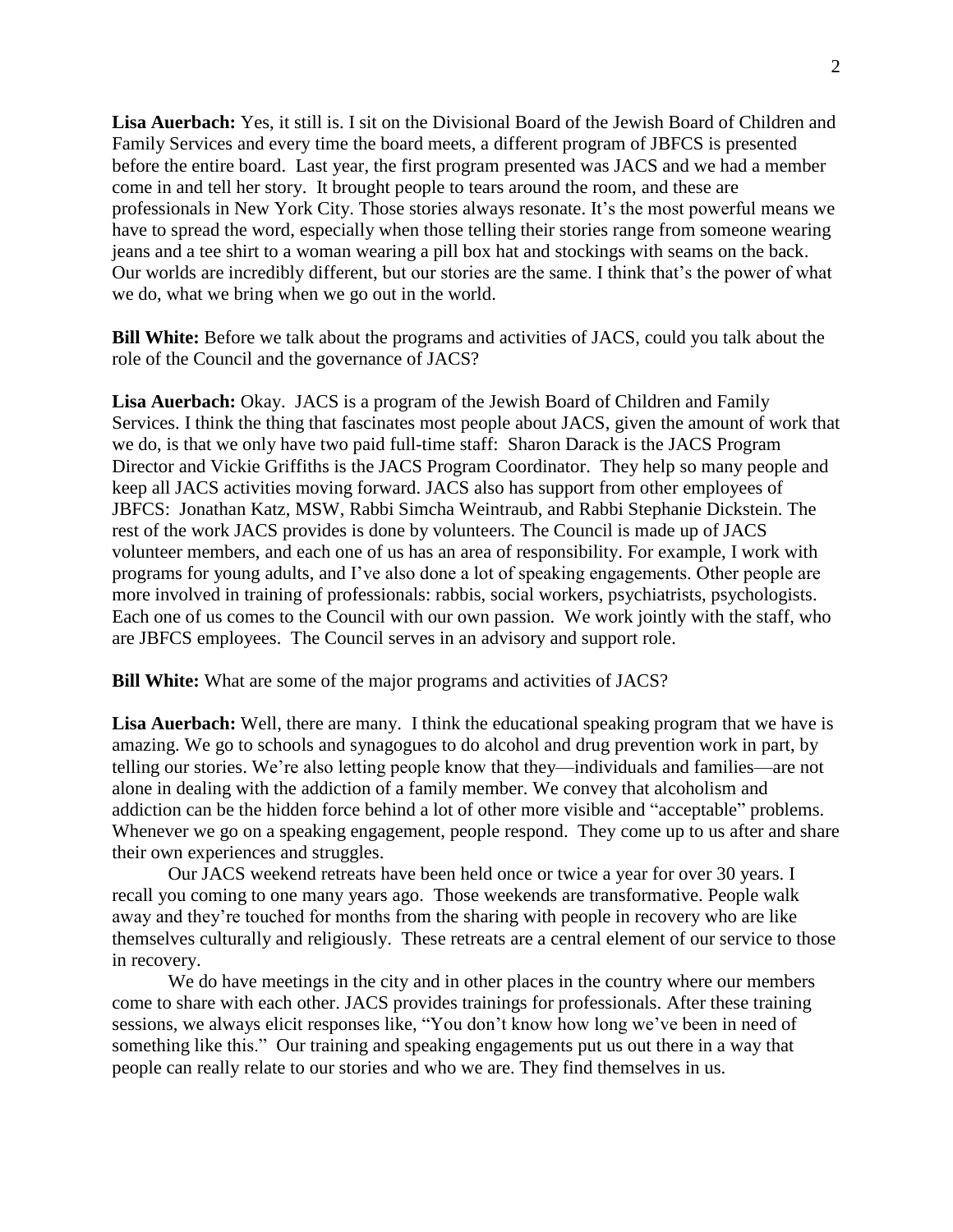We have programs for young people, as we call them, who are between the ages of eighteen to almost thirty. We have a wonderful Sober Purim Party that we do for our young people. Instead of a holiday celebration, which can be focused largely on drinking, this is a place where we can go and say to others, "Come, you can be safe here." We have other sober holiday programs. We do a model Recovery Seder every year where the focus is freedom: freedom from addiction. We have a newsletter for members that we put out once or twice a year. It tells our members what we've done all year and also gives our members a chance to speak to us. We have "Spiritual Days" where we bring in speakers such as Rabbi Abraham Twerski. From the beginning of JACS, Rabbi Twerski has been such a wonderful supporter of all we do at JACS.

**Bill White:** You also mentioned in an earlier conversation supporting travel of young people in recovery to Israel.

**Lisa Auerbach:** Yes, that goes through Birthright, but it is done in conjunction with JACS. We just had our fifth trip. It is for young people in recovery, from ages eighteen to twenty-six. You can find us when you look on the Birthright website. While on the tour, we help reinforce the participants' sobriety, e.g., connecting them to other people in recovery in Israel. When we were there, we visited the Jerusalem Sober House and a rehab in Jerusalem and attended 12-step meetings. When you go on a Birthright trip, you can extend your trip for three months. Some of the kids from our last trip, in June 2013, are still there and are connected to meetings and connected to people in recovery that we know.

**Bill White:** I think our readers will be interested in whether JACS is centralized in New York City or if JACS chapters and meetings exist around the country.

**Lisa Auerbach:** The JACS office is in New York City, as is our Council, and most of our activities are in the New York or the tri-state area, but there are JACS groups throughout the country and in other countries. You can access a directory of JACS meetings at [http://www.jbfcs.org/programs-services/jewish-community-services-](http://www.jbfcs.org/programs-services/jewish-community-services-2/jacs/meetings/#.UgT9L5K2O2Y)[2/jacs/meetings/#.UgT9L5K2O2Y](http://www.jbfcs.org/programs-services/jewish-community-services-2/jacs/meetings/#.UgT9L5K2O2Y)

**Bill White:** When you look over the years of your involvement in JACS, what do you think are the most significant contributions JACS has made to address alcohol problems in the Jewish community?

**Lisa Auerbach:** We've opened the doors. Through JACS, we've opened doors to let people go to their rabbis and say, "Why do I have to go to a church basement to have a 12-step meeting? Why don't we do it here?" A lot of that has happened. We've opened doors across the spectrum of Judaism—across all the factions that divide our community.

What is amazing is that in JACS, there are no labels. When we come together, we come together as Jews in recovery. Working together to strengthen our recovery doesn't focus on what you're wearing or how you choose to live your life in terms of religious observance. I think that inclusiveness/togetherness is the major thing. It overcomes the denial and stigma, which is such a big obstacle to recovery. I once sat next to a woman at a JACS meeting who observes very differently than I do. We were sitting there in this very intimate conversation and I looked at her at one point and I said, "If my friends back home saw us now, they would think I was crazy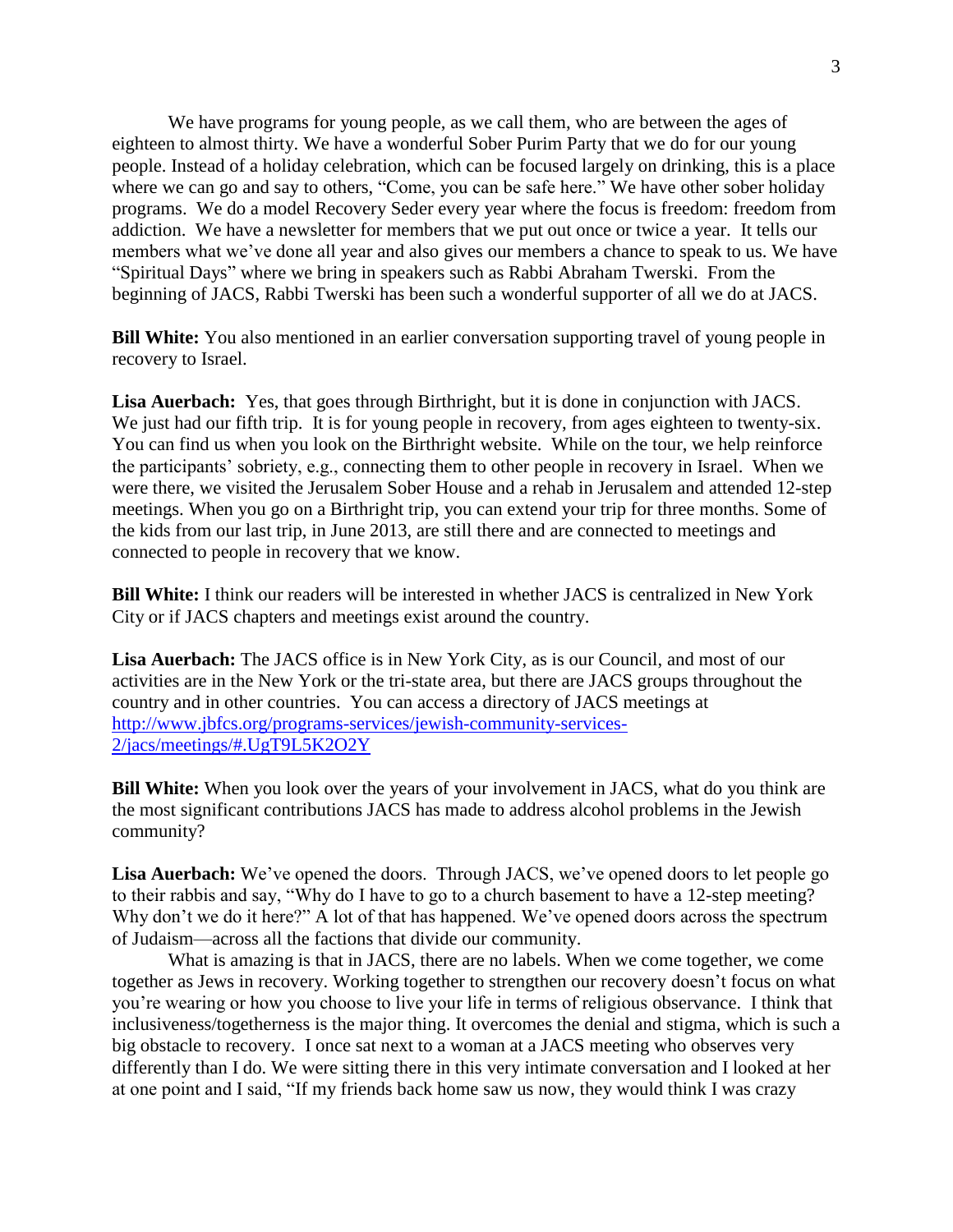because they wouldn't understand this." They really wouldn't. They wouldn't understand we could come together as equals.

**Bill White:** What is your vision for the future of JACS ?

Lisa Auerbach: Well, I want us to keep doing what we're doing. I want us to keep fighting to break down the personal, family, and community denial. I want us to be not only around, but stronger in terms of our ability to open those doors I mentioned earlier and keep them open. I'd love us to have our own retreat house so that we could always have open doors and have meetings 24 hours a day. That would be amazing. But the main thing is that we help people come together who are very like-minded in their needs and goals. I think JACS has an important place in the world.

**Bill White:** There's a larger movement now of people organizing to put a face and voice on recovery—coming out publicly, not as AA or NA members, but as people in recovery. Is that movement beginning to influence the Jewish community?

**Lisa Auerbach:** JACS brings us all together, but disclosing one's addiction is still very difficult, especially within the more Orthodox communities, because of the stigma that still exists. You go to Hollywood and everybody's in recovery. It's like a badge of honor for some people to say, "I beat it. I'm in recovery from an addiction. I have a great story." If you do that in other communities, there's a lot at stake. Our message is not just about alcohol problems; it's about hope for recovery from those problems.

Yesterday in the New York Times, there was an article about trauma and how we all live with it. A psychiatrist, Mark Epstein, just wrote a book called, *The Trauma of Everyday Living.* We all have it, whether it's big traumas or little traumas. If you live long enough, you're going to experience loss. You're going to experience pain. You're going to experience grief. We live in a world where everybody wants closure and everybody wants things tidy. And in my 57 years, things aren't tidy. Life isn't tidy. There's no closure. There's moving through the pain, and being more connected to others helps you move through it. And that's where I see JACS coming into play. As we break down walls and allow ourselves to have honest conversations, we don't have to feel alone in the world. That's what JACS does.

**Bill White:** Lisa, let me ask one final question: What's the best way for any of our readers to get involved in JACS or get further information about JACS?

**Lisa Auerbach:** The contact information for JACS is as follows:

JACS Info:<http://www.jbfcs.org/JACS> or email us at [JACS@JASCWEB.ORG](mailto:JACS@JASCWEB.ORG)

JACS c/o JBFCS 135 West 50th Street New York, NY 10020 (212) 632-4600